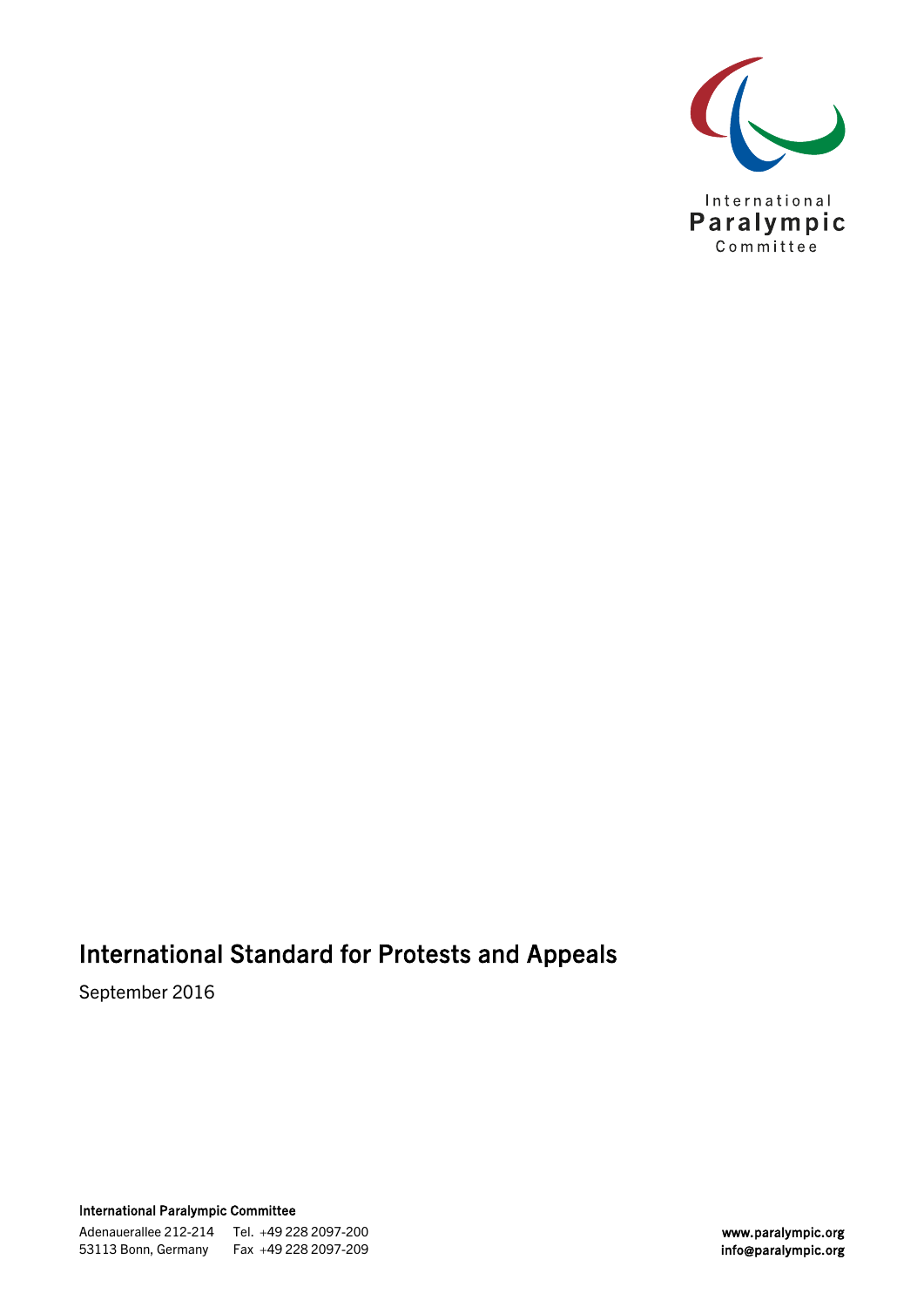

### Introduction

The fundamental purpose of the IPC Athlete Classification Code (the Code) is to uphold confidence in Classification and advance participation by a wide range of Athletes. To achieve this purpose, the Code details policies and procedures common across all sports and sets principles to be applied by all Para sports.

The Code is complemented by International Standards that provide technical and operational standards for specific aspects of Classification to be carried out by all Signatories in a manner which Athletes and other Paralympic stakeholders understand and have confidence in.

Compliance with these International Standards is mandatory. This International Standard for Protests and Appeals should be read in conjunction with the Code and the other International Standards.

### Purpose

The Code requires International Sport Federations to make provision for processes by which the *outcome* of Athlete Evaluation may be challenged (a Protest) and how Athlete Evaluation and/or Classification *procedures* may be challenged (an Appeal).

This International Standard sets out these mandatory rules.

# **Definitions**

This International Standard uses the defined terms in the Code and the other International Standards. Further defined terms specific to this International Standard are as follows:

Appeal Body: a body designated by an International Sport Federation for hearing and determining the resolution of Appeals.

BAC: the IPC Board of Appeal of Classification.

Chief Classifier: a Classifier appointed by an International Sport Federation to direct, administer, co-ordinate and implement Classification matters for a specific Competition according to that International Sport Federation Classification Rules.

Evaluation Session: the session an Athlete is required to attend for a Classification Panel: to assess that Athlete's compliance with the Minimum Impairment Criteria for a sport; and to allocate a Sport Class and Sport Class Status depending on the extent to which that Athlete is able to execute the specific tasks and activities fundamental to the sport.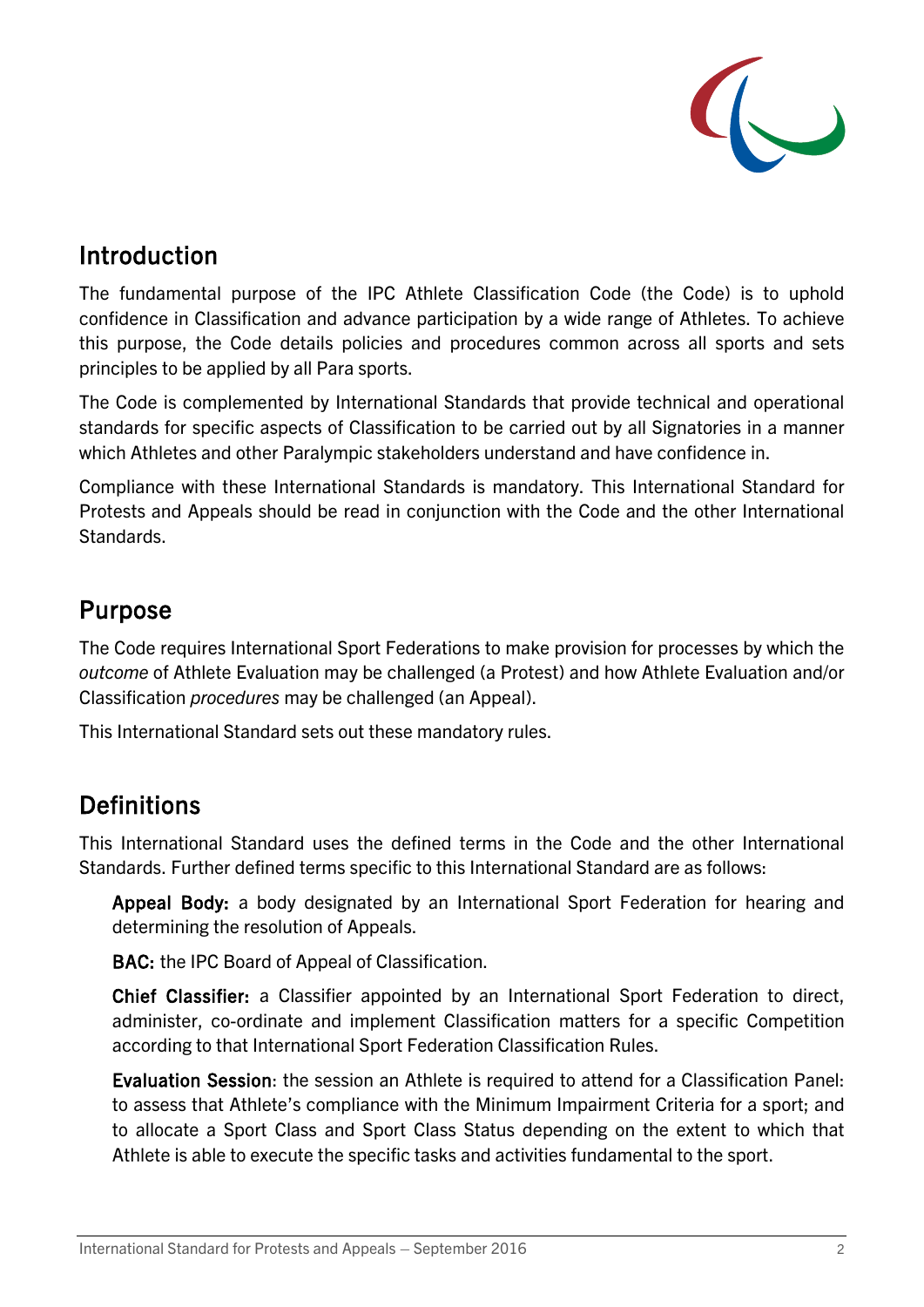

First Appearance: the first time an Athlete competes in an Event during a Competition in a particular Sport Class.

Head of Classification: a person appointed by an International Sport Federation to direct, administer, co-ordinate and implement Classification matters for that International Sport Federation.

International Sport Federation Protest: a challenge to the outcome of Athlete Evaluation made by an International Sport Federation in respect of an Athlete under its jurisdiction.

National Protest: a challenge to the outcome of Athlete Evaluation made by a National Body or a National Paralympic Committee in respect of an Athlete under its jurisdiction.

Observation in Competition: the observation of an Athlete in a Competition by a Classification Panel so that the Classification Panel can complete its determination as to the extent to which an Eligible Impairment affects that Athlete's ability to execute the specific tasks and activities fundamental to the sport.

Protested Athlete: an Athlete whose Sport Class is being challenged.

Protested Decision: the Sport Class decision being challenged.

Protest Documents: the information provided in the Protest Form together with the Protest Fee.

Protest Fee: the fee prescribed by an International Sport Federation, payable by the National Body or National Paralympic Committee when submitting a Protest.

Protest Form: the form on which a National Protest must be submitted.

Protest Panel: a Classification Panel appointed by the Chief Classifier to conduct an Evaluation Session as a result of a Protest.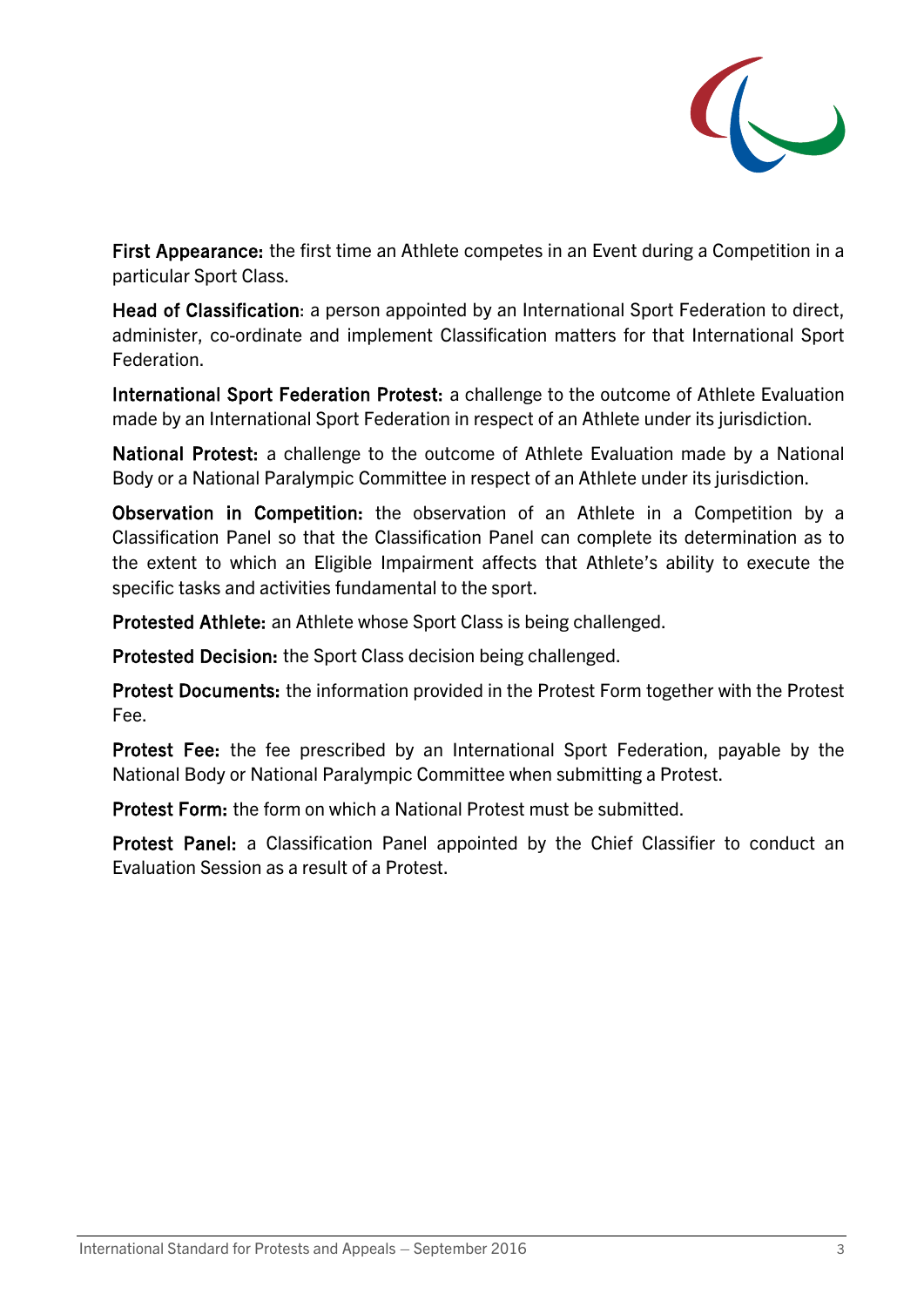

### Part 1 – Protests

#### 1 Scope of a Protest

- 1.1 A Protest may *only* be made in respect of an Athlete's Sport Class. A Protest may *not* be made in respect of an Athlete's Sport Class Status.
- 1.2 A Protest *may not* be made in respect of an Athlete who has been allocated a Sport Class Not Eligible given that Athlete must automatically be reviewed by a second Classification Panel in accordance with the International Standard for Athlete Evaluation.

#### 2 Parties Permitted to Make a Protest

- <span id="page-3-0"></span>2.1 A Protest may *only* be made by one of the following bodies:
	- 2.1.1 a National Body; or
	- 2.1.2 a National Paralympic Committee; or
	- 2.1.3 an International Sport Federation.

*[Comment to Article [2.1:](#page-3-0) There is no opportunity for an Athlete to make a Protest. A Protest must only be made on behalf of an Athlete by the Athlete's National Body, National Paralympic Committee or an International Sport Federation.]* 

### 3 National Protests

<span id="page-3-1"></span>3.1 A National Body or a National Paralympic Committee may only make a Protest in respect of an Athlete under its jurisdiction *at a Competition* or *venue set aside for Athlete Evaluation by an International Sport Federation* in accordance with Article [9.1.](#page-8-0)

*[Comment to Article [3.1:](#page-3-1) Under the 2007 International Standard for Protests and Appeals it was permissible for National Bodies or National Paralympic Committees to make Protests in respect of the Sport Classes allocated to Athletes from other nations. This no longer applies and has been replaced with a process whereby International Sport Federations may make a Protest. This includes Protests that are made on the basis of a National Body or National Paralympic Committee believing that the Sport Class allocated to an Athlete from another nation should be reviewed.]*

3.2 A National Protest made at a Competition must be made according to the timeframes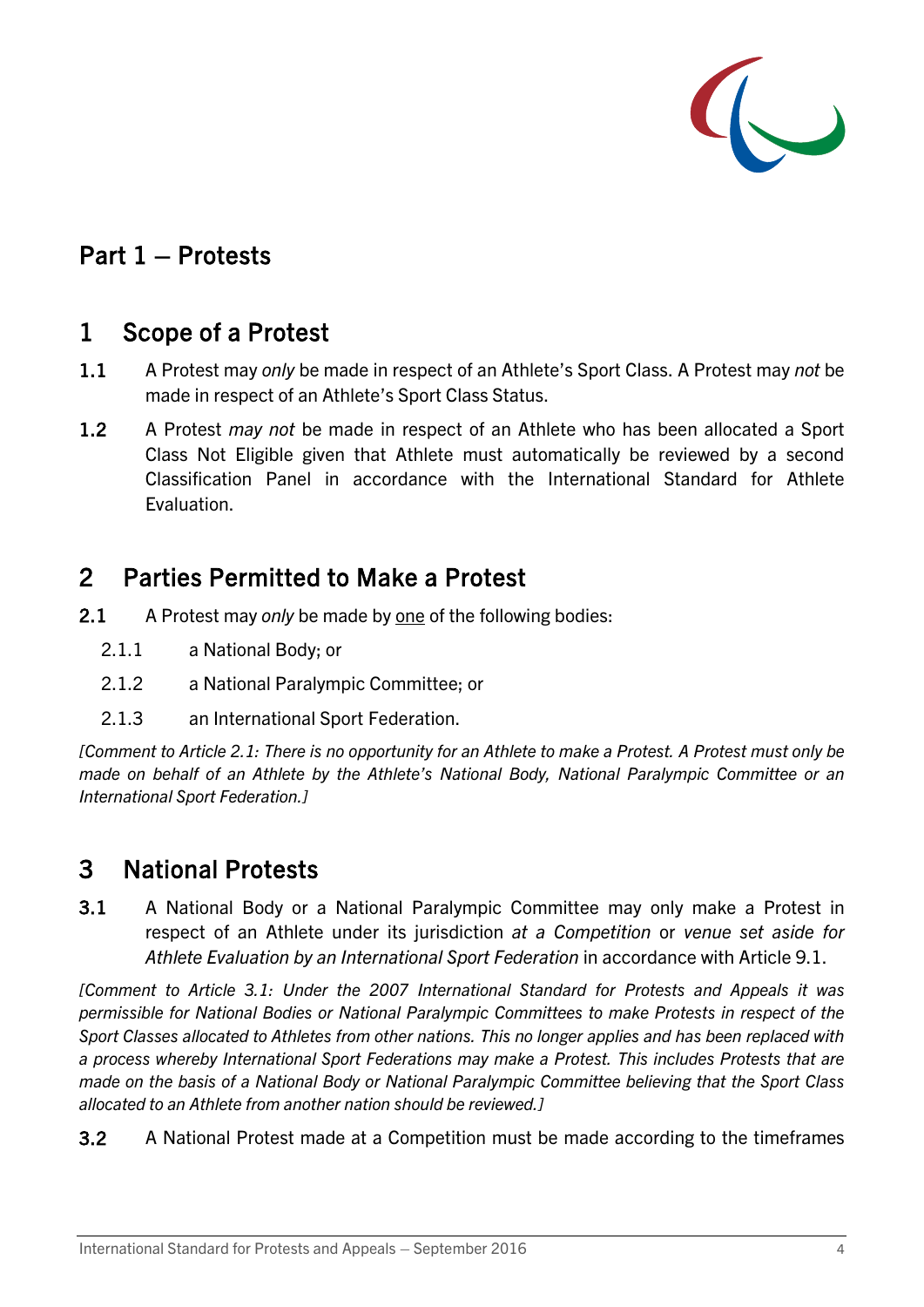

set by the International Sport Federation which must be no later than the end of that Competition.

3.3 If an Athlete is required by a Classification Panel to undergo Observation in Competition Assessment, a National Body or a National Paralympic Committee may make a Protest before or after First Appearance takes place. If a Protest is made before First Appearance takes place the Athlete must not be permitted to compete until the Protest has been resolved.

### <span id="page-4-1"></span>4 National Protest Procedure

- <span id="page-4-0"></span>4.1 To submit a National Protest, a National Body or a National Paralympic Committee *must* show that the Protest is *bona fide* with supporting evidence *and* complete a Protest Form, the format of which must be determined by the International Sport Federation and must include the following:
	- 4.1.1 the name and sport of the Protested Athlete;
	- 4.1.2 the details of the Protested Decision and/or a copy of the Protested Decision;
	- 4.1.3 an explanation as to why the Protest has been made and the basis on which the National Body or National Paralympic Committee believes that the Protested Decision is flawed;
	- 4.1.4 reference to the specific rule(s) alleged to have been breached; and
	- 4.1.5 the Protest Fee.

*[Comment to Article [4.1:](#page-4-0) When providing an explanation as to why a Protest has been made, the National Body or National Paralympic Committee needs to show that the Protest is bona fide (made in good faith) and not simply an allegation without any supporting evidence. The National Body or the National Paralympic Committee must pay a Protest Fee to the relevant International Sport Federation to make a Protest.]*

- 4.2 The Protest Documents must be submitted to the Chief Classifier of the relevant Competition within the timeframes specified by the International Sport Federation. Upon receipt of the Protest Documents the Chief Classifier must conduct a review of the Protest, of which there are two possible outcomes:
	- 4.2.1 the Chief Classifier may dismiss the Protest if, in the discretion of the Chief Classifier, the Protest does *not* comply with the Protest requirements in this Article [4;](#page-4-1) or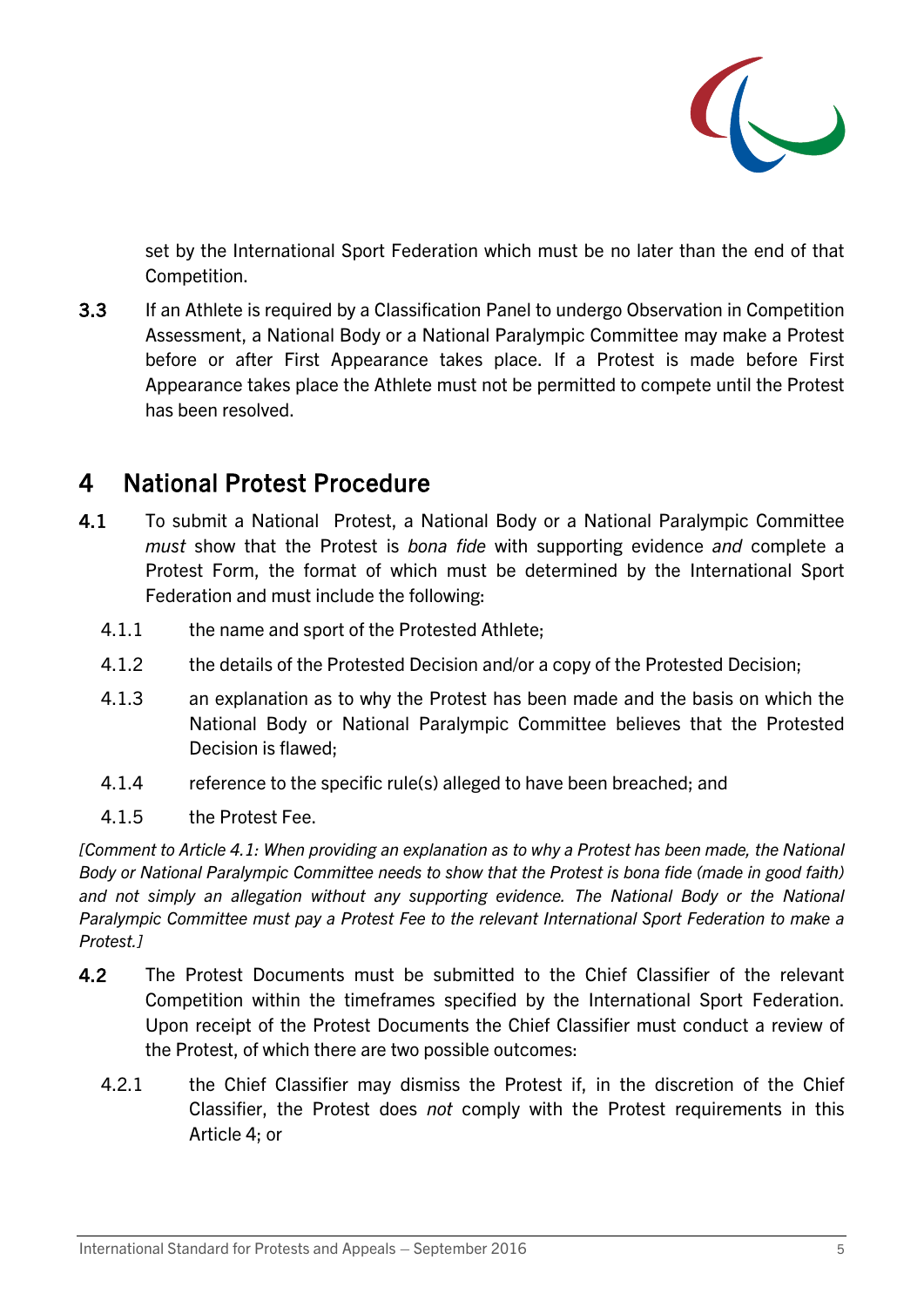

- 4.2.2 the Chief Classifier may accept the Protest if, in the discretion of the Chief Classifier, the Protest *complies* with the Protest requirements in this Article [4.](#page-4-1)
- 4.3 If the Protest is dismissed the Chief Classifier must notify all relevant parties and provide a written explanation to the National Body or National Paralympic Committee as soon as practicable. The Protest Fee will be forfeited.
- 4.4 If the Protest is accepted:
	- 4.4.1 the Protested Athlete's Sport Class must remain unchanged pending the outcome of the Protest but the Protested Athlete's Sport Class Status must be changed to Sport Class Status Review effective immediately, unless it is already Review;
	- 4.4.2 the Chief Classifier must appoint a Protest Panel, in accordance with Article [7,](#page-6-0) to conduct a new Evaluation Session as soon as reasonably possible, which must be, if practicable, at the Competition the Protest was made; and
	- 4.4.3 the Chief Classifier must notify all relevant parties of the time and date the new Evaluation Session must be conducted by the Protest Panel.

### 5 International Sport Federation Protests

- 5.1 An International Sport Federation *may*, in its discretion, make a Protest *at any time* in respect of an Athlete under its jurisdiction if:
	- 5.1.1 it considers an Athlete may have been allocated an incorrect Sport Class; or
	- 5.1.2 a National Body or National Paralympic Committee makes a request to its International Sport Federation.

<span id="page-5-0"></span>*[Comment to Article [5.1.2:](#page-5-0) A request by a National Body or a National Paralympic Committee must be in the form determined by the International Sport Federation. Any such request does not require the International Sport Federation to make an International Sport Federation Protest.]*

### 6 International Sport Federation Protest Procedure

- 6.1 If an International Sport Federation decides to make an International Sport Federation Protest, the Head of Classification of that International Sport Federation must advise the relevant National Body or National Paralympic Committee of the International Sport Federation Protest at the earliest possible opportunity.
- 6.2 The Head of Classification must provide the relevant National Body or National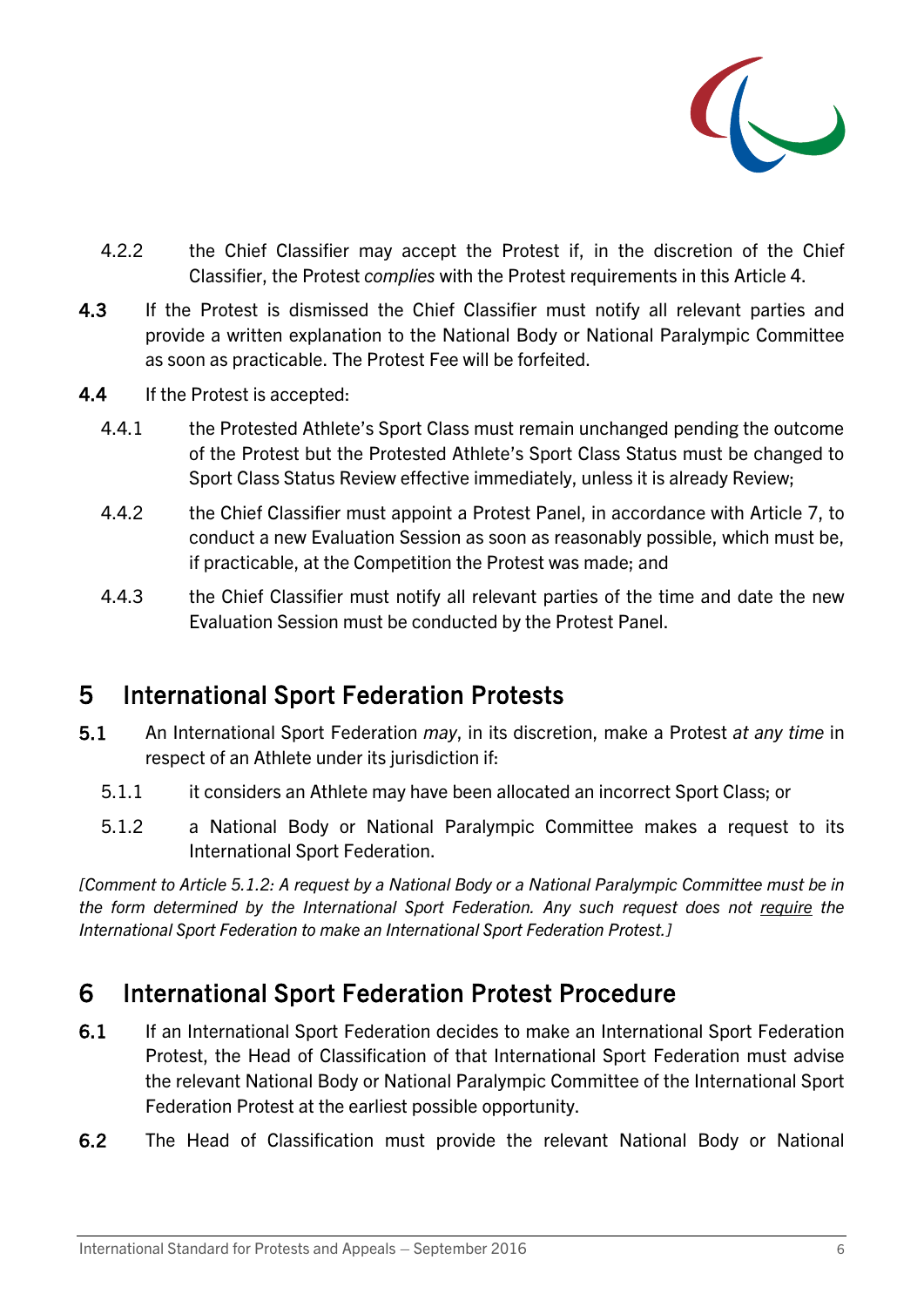

Paralympic Committee with a written explanation as to why the International Sport Federation Protest has been made and the basis on which the Head of Classification considers it is justified.

- 6.3 If an International Sport Federation makes a Protest:
	- 6.3.1 the Protested Athlete's Sport Class must remain unchanged pending the outcome of the Protest;
	- 6.3.2 the Protested Athlete's Sport Class Status must immediately be changed to Review unless the Protested Athlete's Sport Class Status is already Review; and
	- 6.3.3 a Protest Panel must be appointed to resolve the Protest as soon as is reasonably possible.

# <span id="page-6-0"></span>7 Protest Panel

- 7.1 A Chief Classifier may fulfil one or more of the Head of Classification's obligations in this Article [7](#page-6-0) if authorised to do so by the Head of Classification.
- 7.2 A Protest Panel must be appointed by the Head of Classification in a manner consistent with the provisions for appointing a Classification Panel in the International Standard for Athlete Evaluation.
- <span id="page-6-1"></span>7.3 A Protest Panel must *not* include any person who was a member of the Classification Panel that:
	- 7.3.1 made the Protested Decision; or
	- 7.3.2 conducted any component of Athlete Evaluation in respect of the Protested Athlete within a period of 12 months prior to the date of the Protested Decision, unless otherwise agreed by the National Body, National Paralympic Committee or International Sport Federation making the Protest.

*[Comment to Article [7.3:](#page-6-1) These restrictions are to ensure any conflict of interest risks are minimised. However, if the National Body*, *National Paralympic Committee or International Sport Federation making the Protest is comfortable with one of the persons mentioned in Article [7.3](#page-6-1) being part of the Classification Panel, it may agree to this. This might be helpful in situations where a Protest may not otherwise be capable of resolution at a particular Competition.]* 

- 7.4 The Head of Classification must notify all relevant parties of the time and date for the Athlete Evaluation that must be conducted by the Protest Panel.
- 7.5 The Protest Panel must conduct the new Athlete Evaluation in accordance with the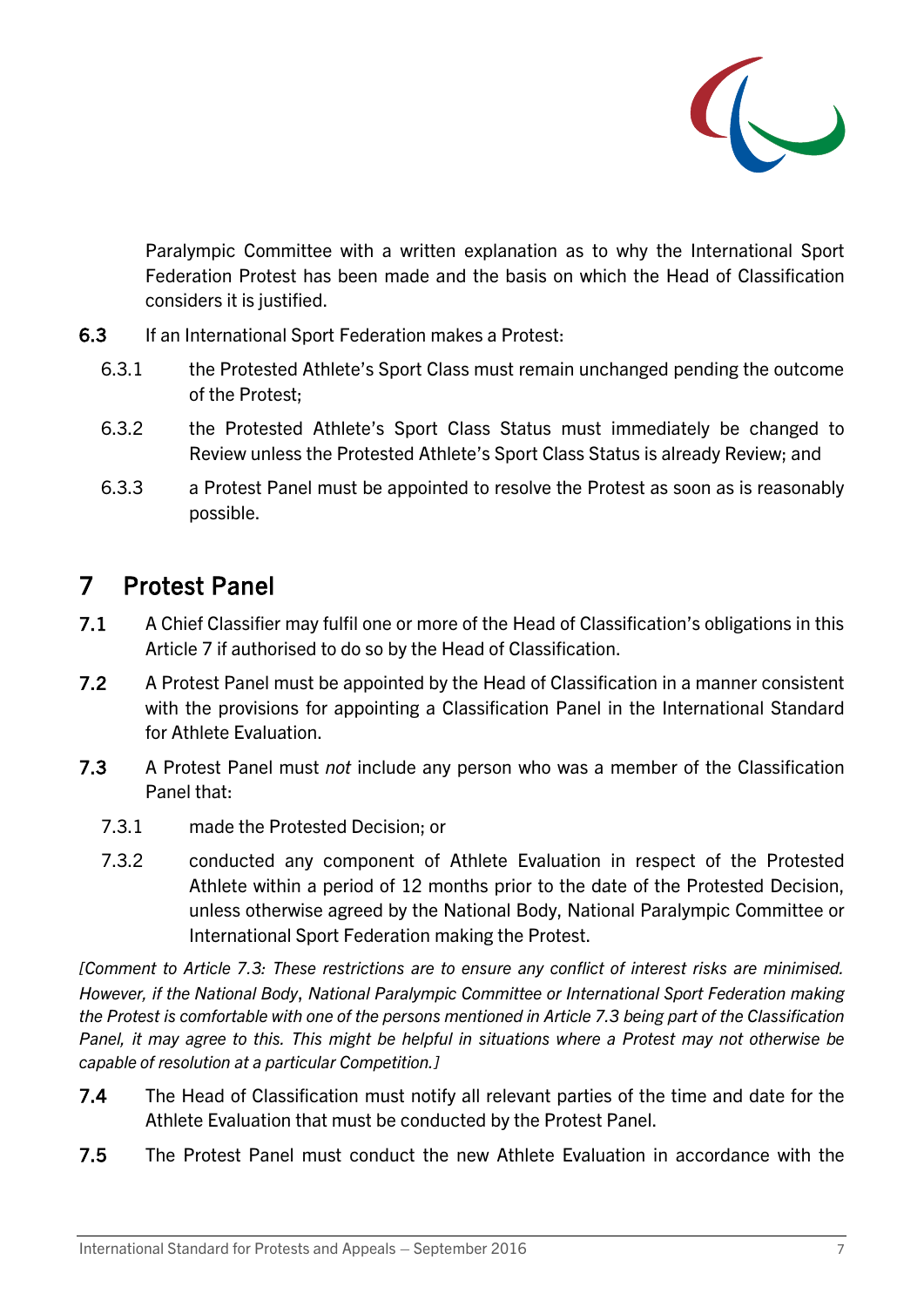

International Standard for Athlete Evaluation. The Protest Panel may refer to the Protest Documents when conducting the new Athlete Evaluation.

- 7.6 The Protest Panel must allocate a Sport Class and designate a Sport Class Status. All relevant parties must be notified of the Protest Panel's decision as soon as possible following the Athlete Evaluation.
- 7.7 International Sport Federations must specify in their Classification Rules (or relevant sport technical rules) the consequences to results and prizes of an Athlete changing Sport Class after a Protest.
- 7.8 The decision of a Protest Panel in relation to both a National Protest and an International Sport Federation Protest is final. There is no opportunity for a National Body, National Paralympic Committee or an International Sport Federation to make another *Protest*. However, the decision of a Protest Panel *may* be appealed if the requirements set out in Part 2 of this International Standard are met.

*[Comment to Article 7.8: Article 7.8 is intended to ensure that multiple Protests are not made at the same Competition: for example, a National Body Protest and a subsequent International Sport Federation Protest. This restriction applies to the duration of the relevant Competition only and would not preclude a Protest being made at future Competition.]*

## <span id="page-7-0"></span>8 Provisions Where No Protest Panel is Available

- 8.1 If a Protest is made at a Competition but there is no opportunity for the Protest to be resolved at that Competition:
	- 8.1.1 the Protested Athlete must be permitted to compete within the Sport Class that is the subject of the Protest with Sport Class Status Review, pending the resolution of the Protest; and
	- 8.1.2 all reasonable steps must be taken to ensure that the Protest is resolved at the earliest opportunity.

*[Comment to Article [8:](#page-7-0) This Article reflects the reality that, on occasion, the resolution of a Protest may not be possible at a Competition, for example if the Classifiers available to participate in a Protest Panel are precluded from participation in a Protest Panel due to a conflict of interest, or in the event there are limited Classifiers at a Competition. In such instances the Protest must be deferred until the earliest available opportunity.]*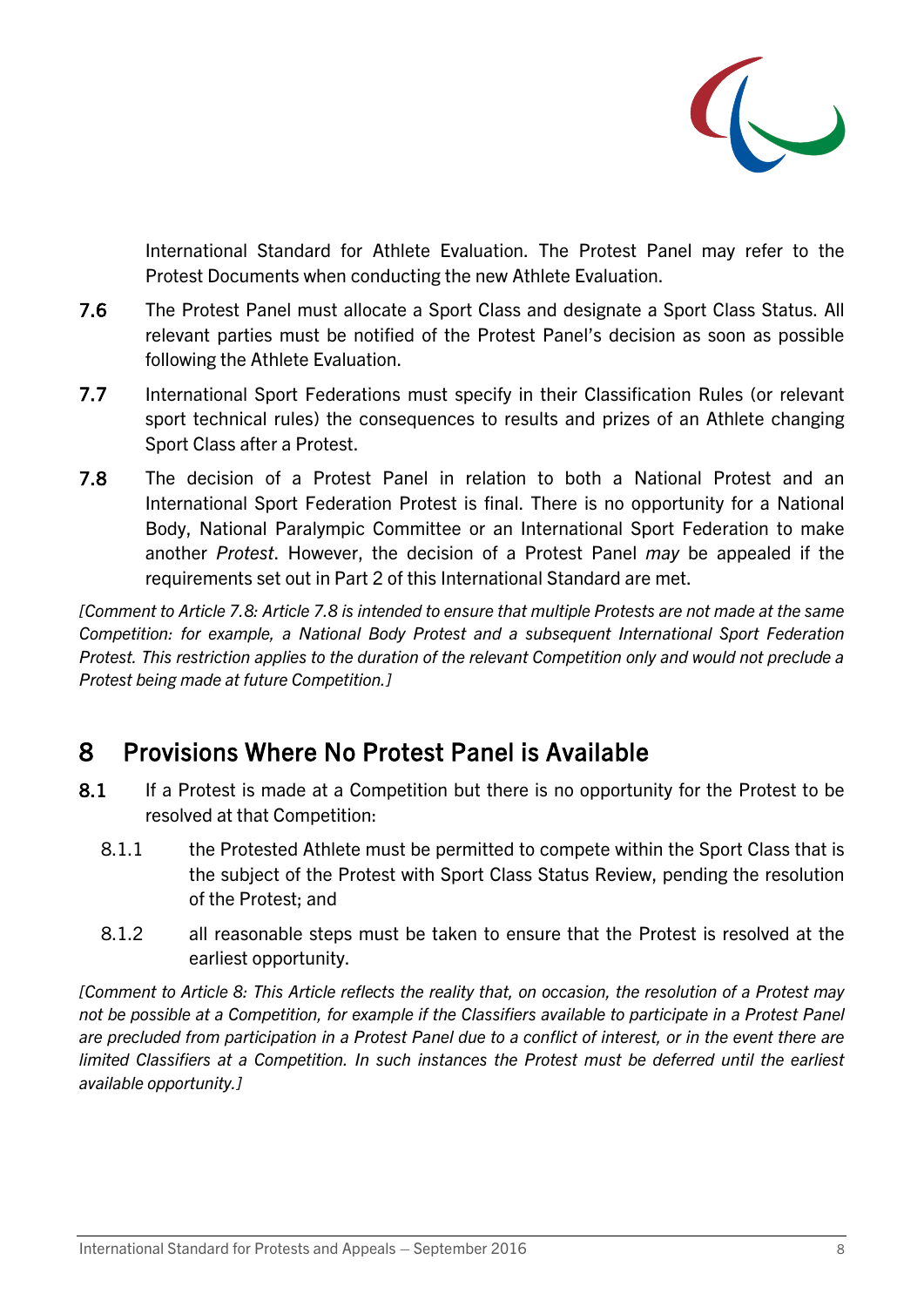

### <span id="page-8-1"></span>9 Special Provisions

- <span id="page-8-0"></span>9.1 An International Sport Federation may make arrangements for some or all of the components of Athlete Evaluation to be carried out at a place and at a time away from a Competition ('Non-Competition Venue') in accordance with this International Standard and the International Standard for Athlete Evaluation.
- 9.2 An International Sport Federation must establish Protest provisions to enable Protests to take place when Athlete Evaluation is carried out in a Non-Competition Venue in accordance with this International Standard.

*[Comment to Article [9:](#page-8-1) Conducting Athlete Evaluation solely at Competitions is inefficient and costly. Athletes, International Sport Federations and event organisers will benefit significantly if Athlete Evaluation can take place both at Competitions and at carefully selected venues outside of Competitions. International Sport Federations must establish Protest provisions to enable Protests to take place in such venues.]* 

# Part 2 – Appeals

### 10 Scope of an Appeal

10.1 An Appeal is the process by which a formal objection to how Athlete Evaluation and/or Classification *procedures* have been conducted is submitted and subsequently resolved.

## 11 Parties Permitted to Make an Appeal

- 11.1 An Appeal may *only* be made by one of the following bodies:
	- 11.1.1 a National Body; or
	- 11.1.2 a National Paralympic Committee.

### <span id="page-8-2"></span>12 Appeals & the Applicable Rules

12.1 If a National Body or National Paralympic Committee considers there have been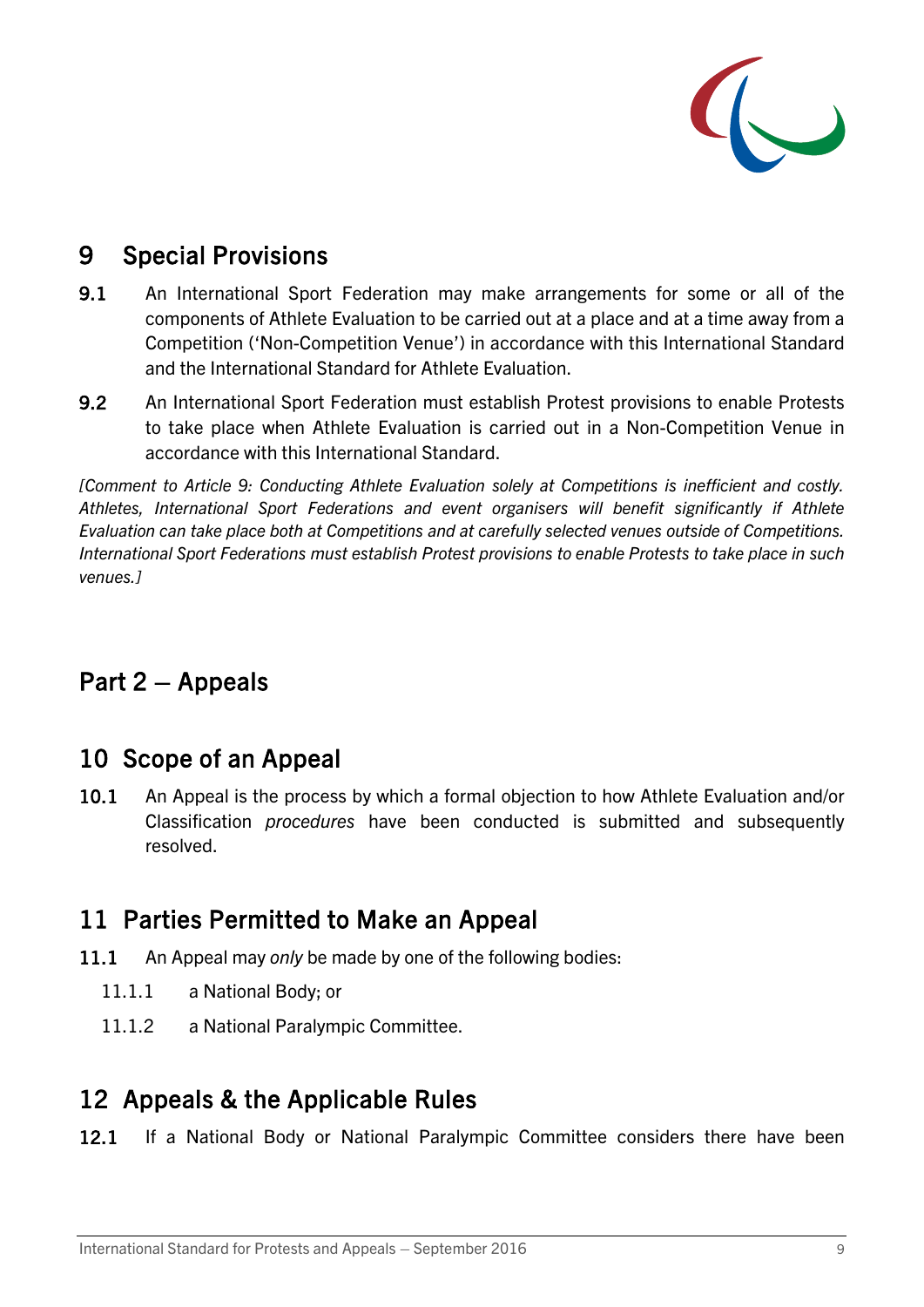

*procedural errors* made in respect of the allocation of a Sport Class and/or Sport Class Status *and* as a consequence an Athlete has been allocated an incorrect Sport Class or Sport Class Status, it may submit an Appeal.

- 12.2 Each International Sport Federation must designate an Appeal Body. Each Appeal Body must comprise at least three people with the appropriate skills and experience to objectively hear the Appeal and who were not involved in any way with any of the procedures that are the subject of the Appeal.
- 12.3 In respect of sports for which the IPC acts as the International Sport Federation and in respect of all Appeals for all sports submitted during the Paralympic Games and IPC major events, the BAC is the Appeal Body.
- 12.4 Any other International Sport Federation *may*, subject to an agreement with the IPC, designate the BAC as the Appeal Body for resolving Appeals under its jurisdiction or establish its own Appeal Body.
- 12.5 In all instances where the BAC is the Appeal Body, an Appeal must be made and resolved in accordance with the IPC Handbook, Section 1, Chapter 2.8 – Bylaws Board of Appeal of Classification. In all other instances, an Appeal must be made and resolved in accordance with this International Standard and the relevant rules of the International Sport Federation.
- 12.6 An Appeal Body does not have any power to modify, alter or otherwise change any Sport Class and/or Sport Class Status decision, for example by allocating an Athlete a new Sport Class and/or Sport Class Status.
- 12.7 An Appeal Body may decline to rule on an Appeal if it appears that other available remedies, including but not limited to Protest procedures, have not been exhausted.

*[Comment to Article [12:](#page-8-2) The limited scope of review available to the Appeal Body is a fundamental aspect of an Appeal. Sport Class allocation is a sport decision and must be made by those authorised and certified by an International Sport Federation to do so. Those decisions must not be changed save by other persons who are similarly authorised and certified. The Appeal Body may only review the process by which these decisions have been arrived at to ensure that such process has been conducted in accordance with Classification Rules.* 

*The BAC has been established by the IPC as being a specialist dispute resolution body to adjudicate on Appeals. The IPC may make the BAC available to any International Sport Federation that wishes to utilise it as its resolution body for Appeals, subject to an agreement between that International Sport Federation and the IPC on the costs and charges that are payable by the International Sport Federation in respect of the BAC. The IPC has implemented detailed rules of procedure, currently set out in the IPC Handbook, Section 1, Chapter 2.8 – Bylaws Board of Appeal of Classification, that govern the conduct of*